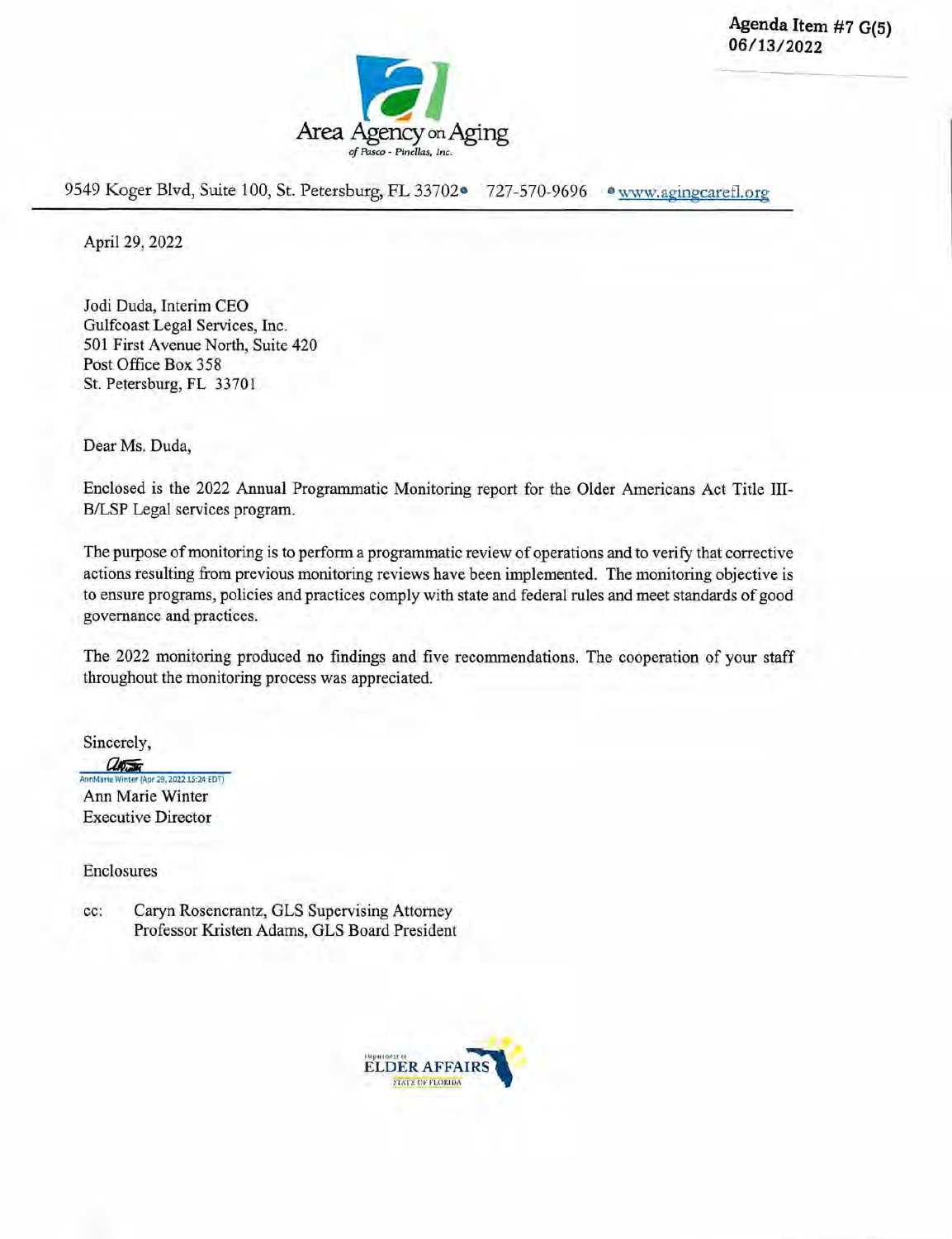

**Area Agency on Aging of Pasco-Pinellas, Inc.**  *2022 OAA/LSP LEGAL SERVICES MONITORING* 

| <b>PROVIDER:</b>       | <b>Gulfcoast Legal Services</b><br>Legal Service Provider |
|------------------------|-----------------------------------------------------------|
| DATE(S) OF VISIT:      | Site visit waived due to COVID - 19                       |
| <b>PARTICIPANT(S):</b> |                                                           |
| <b>MONITOR(S):</b>     | Michelle Tavares, Program Manager                         |
| <b>FUNDING PERIOD:</b> | 2021-2022                                                 |
| <b>SITES VISITED:</b>  | Monitoring completed via desk review.                     |

Page 1 of 9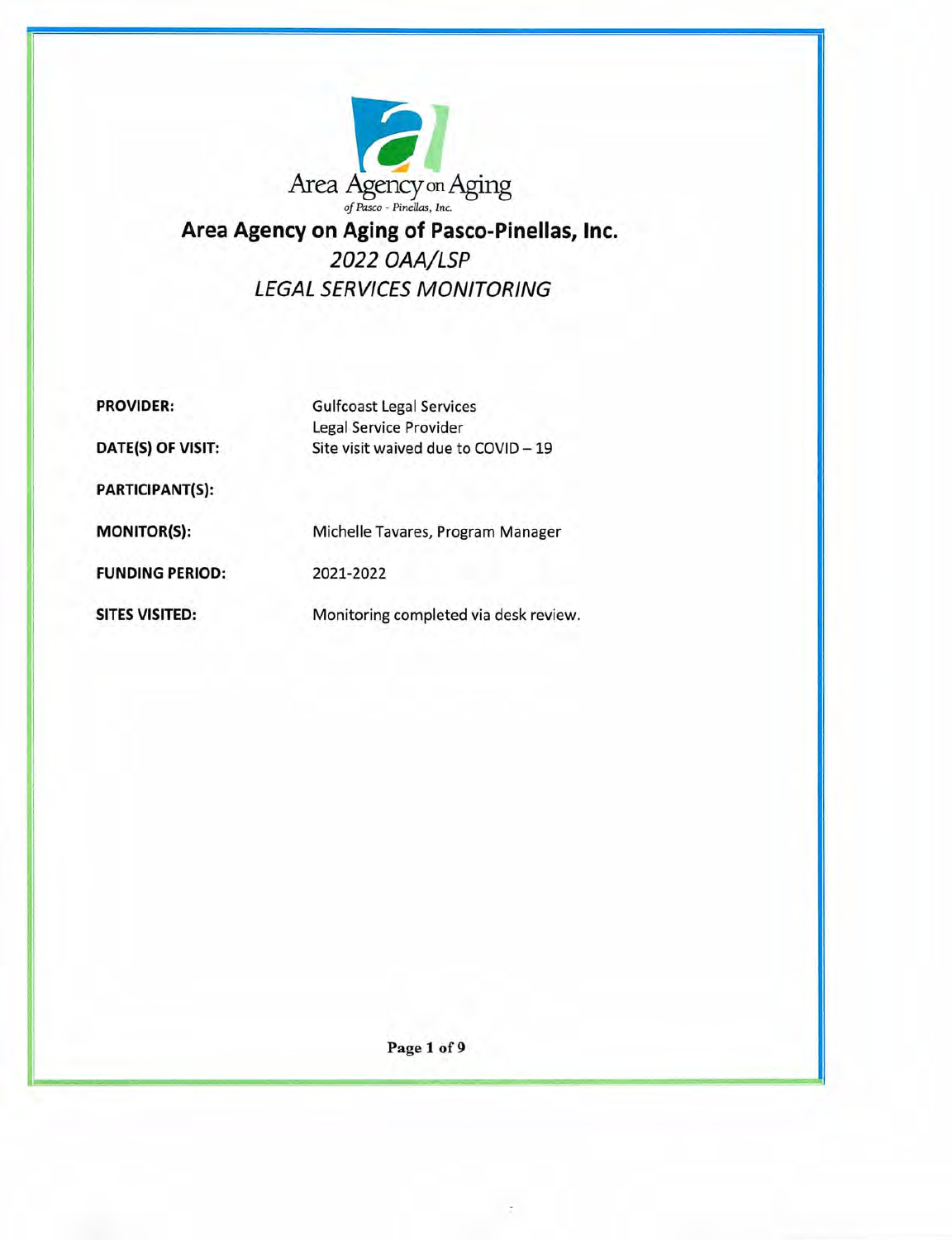# **REPORT SUMMARY**

*(This section provides an overview of minor recommendations, significant, findings and*  positive/noteworthy activities recognized during the monitoring period. Details are outlined *in the Contract Compliance and Service Delivery section of the report).* 

# **I. Recommendations for Improvement**

*(Recommendations require a written response from the provider)* 

- It is recommended that the provider develop internal measures to ensure all staff receive training on reporting of suspected abuse, neglect, selfneglect, and exploitation of the elderly annually.
- It is recommended that the provider dates all policies and procedures and reviews those at least every three years.
- It is recommended that the providers Incident policy include language supporting additional "unusual" incidents as referenced in 2020 DOEA Programs and Services Handbook, Chapter 3, Section III, Documentation and Reporting of Unusual Incidents B.
- It is recommended that the provider complete a HIPAA policy which includes client confidentiality procedures supported in their 2022 continuing application.
- It is recommended that the provider revise their Voluntary Contribution letter to clearly convey that services are free of charge and all contributions shall be used to increase service availability and/or provide indication that there is a sign within the agency visibly located to clients conveying this information.

# **II. Findings/Corrective Action**

*(Findings result in a formal corrective action plan)* 

• There were no findings, and no corrective action is necessary.

Page 2 of 9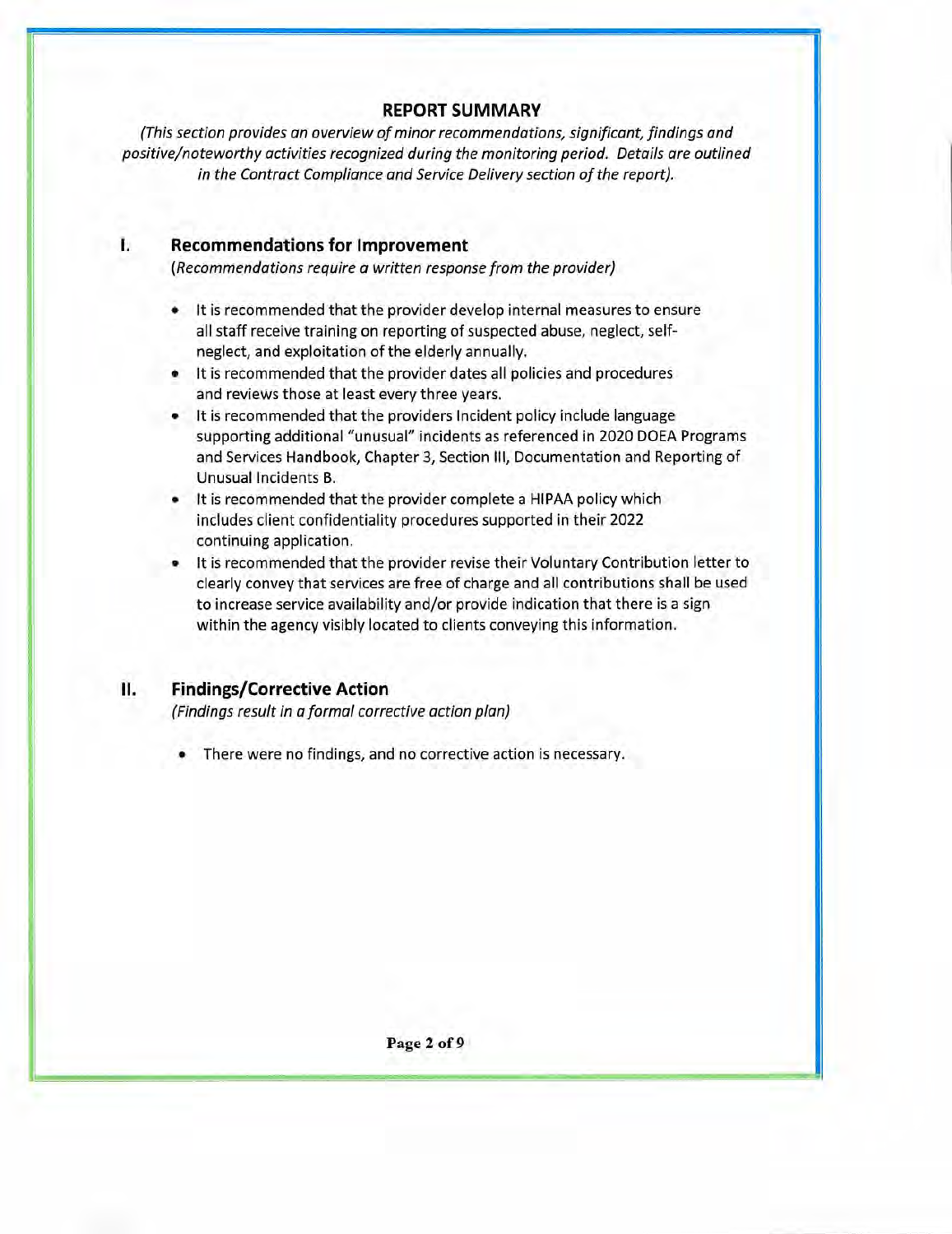# **CONTRACT COMPLIANCE AND SERVICE DELIVERY**

Each standard will note at least one of the following:

- Achieved
- Partia//y Achieved
- Not Achieved
- Not App/icable
- Follow-Up Required

# **Standard #1 — Previous Programmatic Monitoring**

All issues from the previous programmatic monitoring have been resolved within an established and reasonable timeframe.

**Response:** Achieved. There are no unresolved issues resulting from the previous programmatic monitoring visit on April 28, 2021.

### **Standard #2 — Targeting, Prioritization and Waitlist**

- A. Provider has outlined their approved plan to target individuals with greatest economic need, older individuals with greatest social needs, older individuals at risk for institutional placement, older minority individuals, low-income minority older individuals, older individuals with limited English proficiency, and older individuals residing in rural areas (Pasco only).
- B. Provider is serving the proposed number and percentage of older individuals with greatest economic need, older minority individuals, older individuals at risk for institutional placement, low-income minority older individuals, older individuals with limited English proficiency, and older individuals residing in rural areas (Pasco only).
- C. Provider currently utilizes an Older Americans Act Prioritization Instrument in accordance with the Provider's Prioritization Policy.

### **Response:** Achieved.

- A. Provider outlined their plan to targeting individuals in their 2022 Provider Application. Plan was reviewed and approved by AAAPP.
- B. Review of 2021 Quarterly Report (Quarter 4) indicates that the provider met the proposed number of clients for IlIB services in the category of minority and limited English-speaking individuals. In IIIEG services, greatest social need, greatest economic need, minority, and limited income minority categories were met. The provider has reported that increased outreach has been planned for 2022 in order to reach and meet all target categories.

*Page 3 of 9*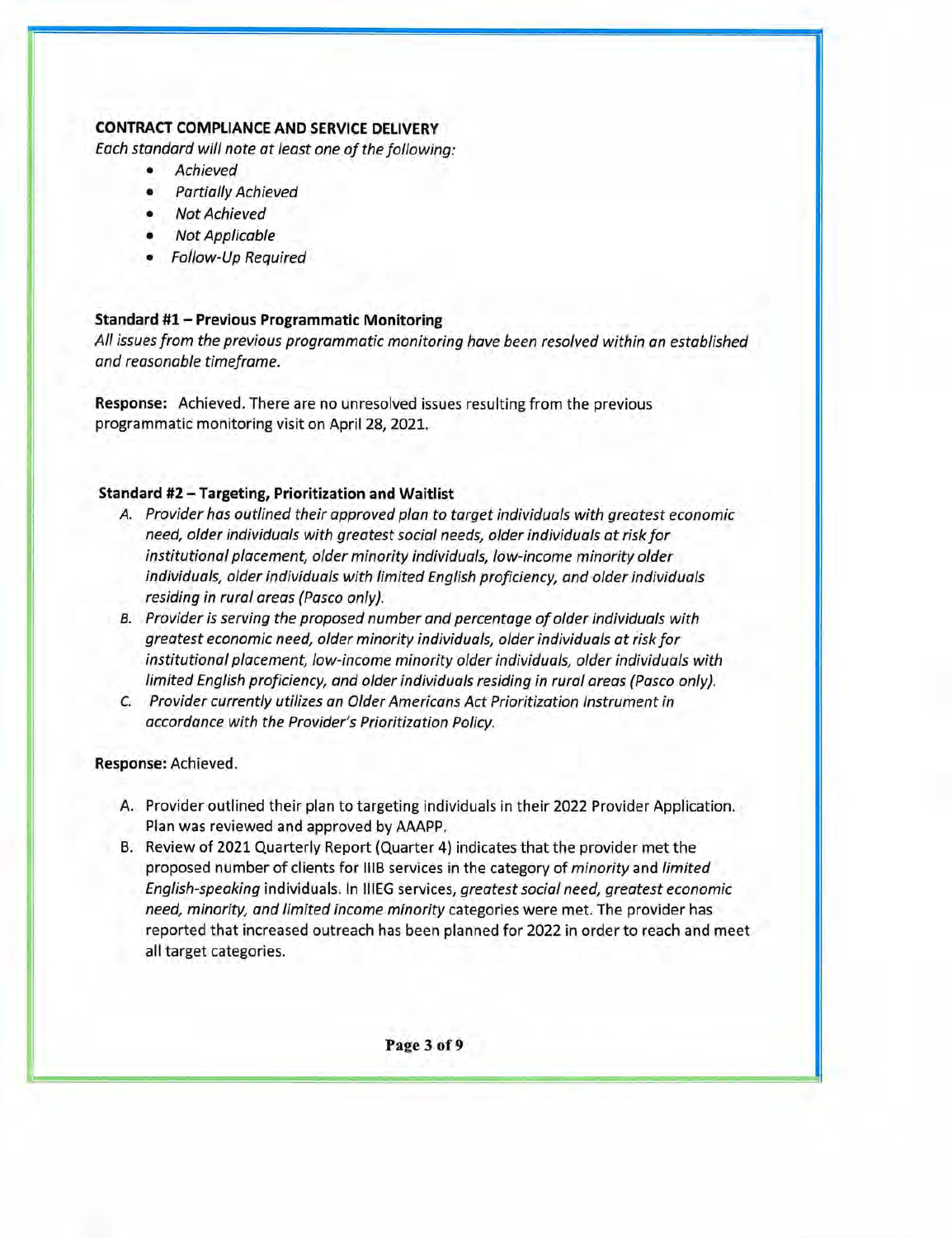C. The provider currently utilizes an Older Americans Act Prioritization Instrument aka "Application for Services" in accordance with the Providers Prioritization Policy as submitted and approved in their 2022 Provider Application.

#### **Standard #3** — **Staff Training**

*Mandatory reporting* of *suspected abuse, neglect, self-neglect, and exploitation* of *the elderly training is conducted annually for all applicable program staff.* 

**Response:** Not Achieved.

Last documented training on mandatory reporting of suspected abuse, neglect, self-neglect, and exploitation of elderly occurred in December 2020. Provider submitted explanation of the oversight and has implemented corrective action. The provider submitted documentation that they are in the process of coordinating a training with Sierra Pennington, AAAPP VOCA Program Manager. Copy of the email exchange with Sierra was provided. The provider has delegated a staff member with the responsibility of ensuring training is completed annually.

# **Standard #4** — **Programmatic Reporting**

*All required programmatic reports are accurate and submitted in a timely manner:* 

- *A. Annual Outreach and Public Education Report*
- *B. Quarterly Reports*
- *C. Detailed meeting minutes from the agency Board* of *Director meetings are submitted regularly.*
- *D. Surplus/Deficit Reports*

### **Response:** Achieved.

- A. Annual Outreach and Public Education report for FY 2021 was received in a timely manner. Review of the report does indicate that the provider conducted a total of forty (40) outreach and public education events.
- B. 2022 Quarter 1 report was submitted on time and is considered accurate.
- C. Board of Director Meetings and meeting minutes are submitted to the AAAPP after approval. Current BOD meeting minutes on file is December 17,2021.
- D. Surplus/Deficit reports are submitted by the 20<sup>th</sup> of each month and are considered accurate.

*Page 4 of 9*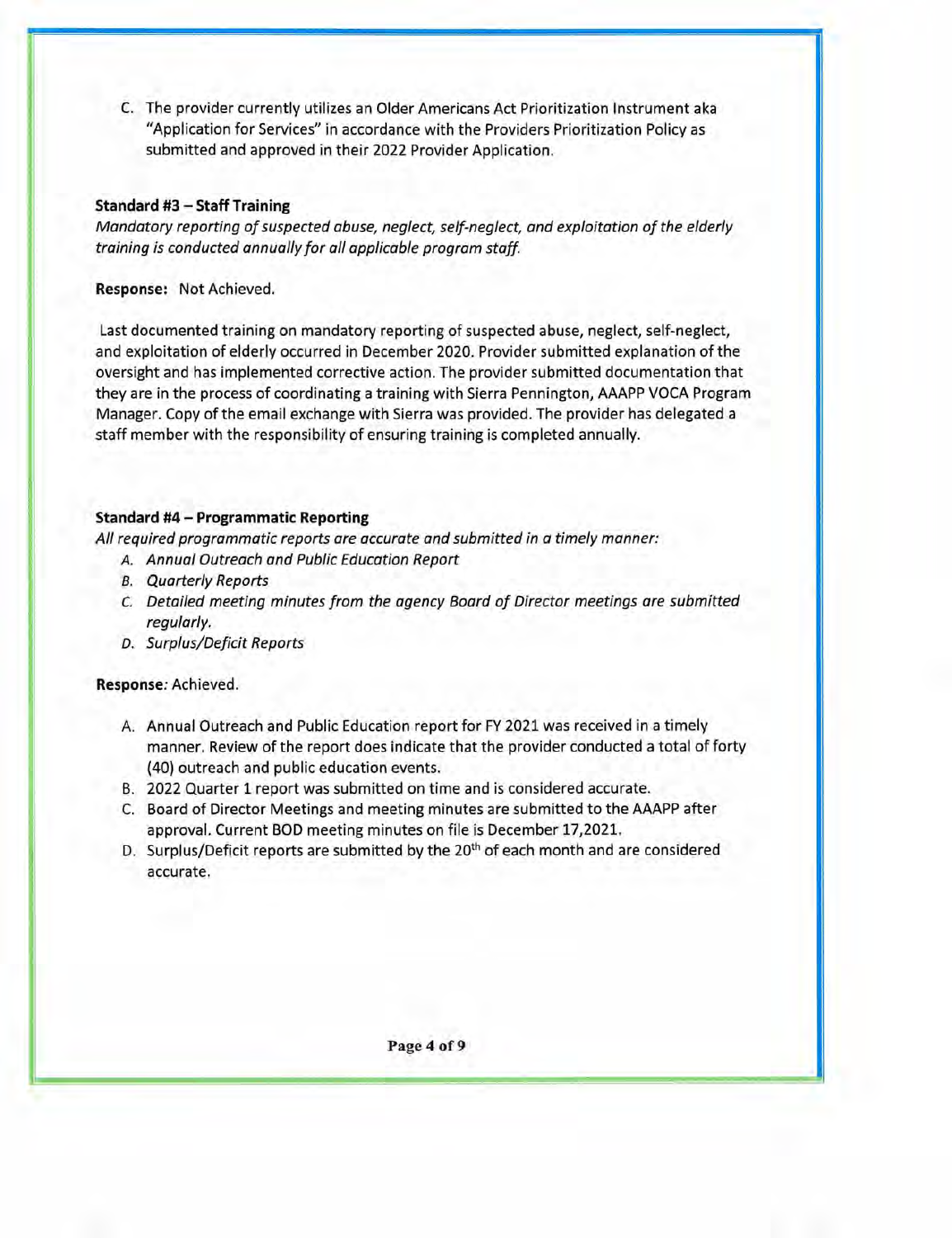### **Standard #5 — Case Record Compliance**

Case narratives demonstrate compliances with client eligibility, intake, and service delivery.

#### **Response:** Achieved.

Case narratives for three (3) 2021 OAA Title IIIB/LSP cases and one (1) 2021 OAA Title IIIEG case were reviewed. All narratives reviewed reflected compliance with requirements for client eligibility, intake, and service delivery.

# **Standard #6** — **Budgetary Compliance**

- A. Provider is serving or has a plan to serve the number of proposed units as identified in the service provider application.
- B. For calendar year 2022, review month of January, the provider has a clear audit trail for units of service entered in CIRTS as indicated by a review of client files, service logs, monthly summaries, and quarterly reports to the AAAPP.

#### **Response:** Achieved.

- A. The provider has a plan in place, including increased outreach efforts in order to meet all budgetary goals as proposed in the 2022 approved Provider Application. Continued monthly review of Surplus Deficit reports aide in monitoring of this standard.
- B. The provider submitted documentation for January 2022 which supports a clear audit trail. Documentation reviewed and compared included client service logs, eCIRTS reports, receipt and expenditure report, and request for payment report. All reports supported total units billed for January 2022.

### **Standard #7** — **Consumer Satisfaction**

Consumer satisfaction and effective delivery of service has been verified through:

- A. Policies and procedures related to consumer satisfaction detailing how satisfaction will be measured annually.
- B. Home visits and/or client interviews (including service observation, if possible) in order to reveal effective delivery of service.
- C. Client satisfaction surveys accompanied by a satisfaction survey summary report for the last fiscal year.
- D. Provide status on the timeframe for the client satisfaction survey in the current fiscal year (will vary depending on when monitoring visit occurs). Home visits are made by the provider, if necessary.

**Page 5 of 9**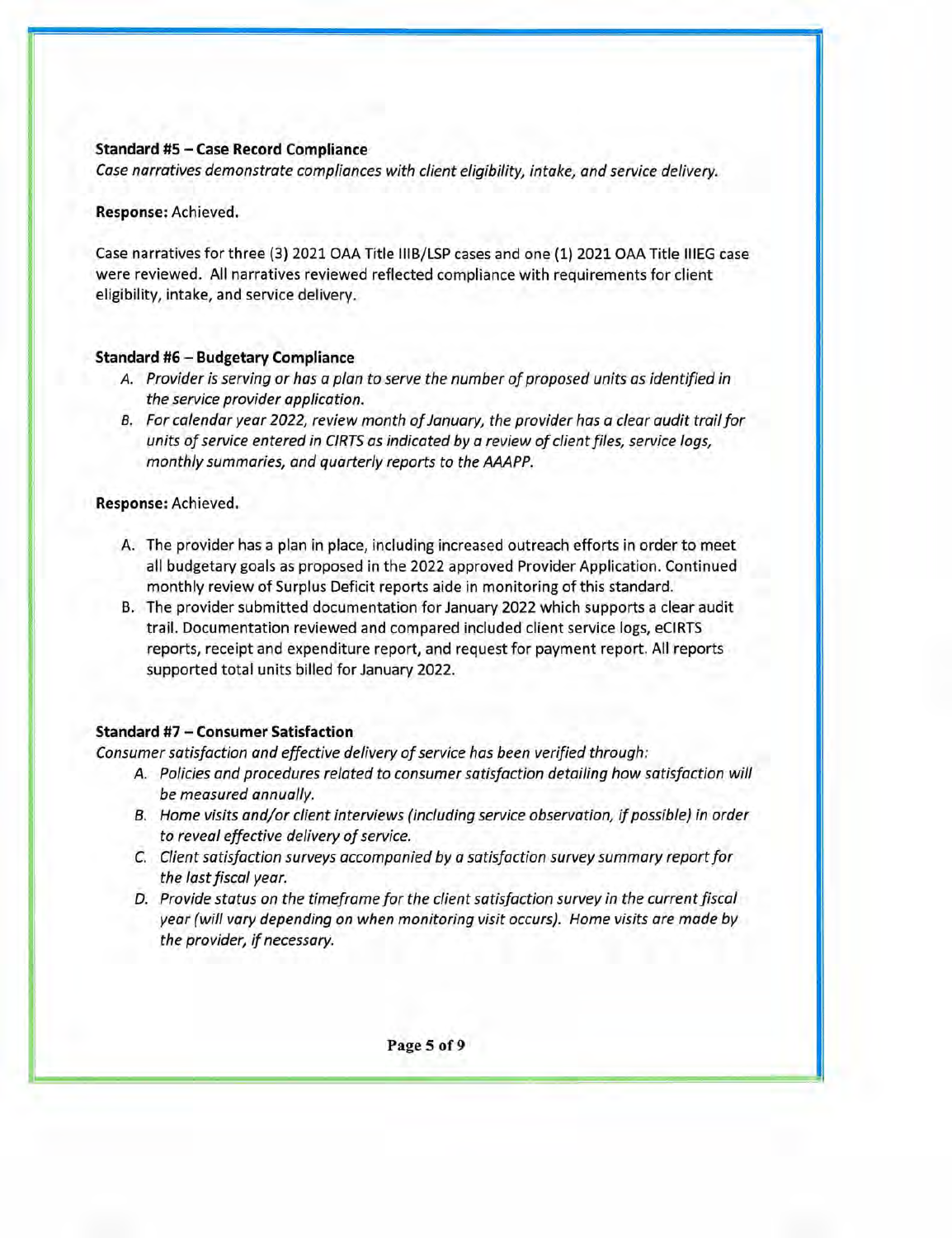### **Response:** Achieved.

- A. The provider has a policy and procedure related to consumer satisfaction which details how consumer satisfaction will be measured annually.
- B. Due to maintaining confidentiality of clients receiving legal services, home visits and/or client interviews are not conducted.
- C. The provider submitted satisfaction surveys and a survey analysis for 2021. Review of surveys and analysis indicate that clients feel services are excellent and would recommend services to others. As quoted by a client "thank you for all you do, you really make a difference in people's lives by giving them access to legal services where they may not have had access had you not been there".

# **Standard #8 — Grievances, Incidents, and Complaints**

*Consumer satisfaction and effective delivery* of *service has been verified through:* 

- *A. Provider has approved internal grievance policies, procedures, and logs that address both denial* of *service and complaints by clients about manner or quality* of *legal assistance.*
- *B. Provider has approved internal incident policies, procedures, and logs, including documentation* of *the service provider response and resolution.*

# **Response.** Achieved.

- A. Provider has an internal grievance policy and procedure that addresses the denial of services and client complaints. Provider submitted their 2021 grievance log which indicates that no grievances were reported in 2021.
- B. Provider has an internal incident policy and procedure. It is recommended that policy include language supporting additional "unusual" incidents as referenced in 2020 DOEA Programs and Services Handbook, Chapter 3, Section III, Documentation and Reporting of Unusual Incidents B.

# **Standard #9—Voluntary Contributions**

*Provider has a voluntary contribution system in place conforming with the Older Americans Act:* 

- A. Approved Voluntary Contributions Policy/Procedure
- B. Letter and/or sign related to voluntary contributions which clearly convey that services are free of charge and all contributions shall be used to increase service availability.

**Response:** Partially Achieved.

A. The provider has an approved Voluntary Contributions policy and procedure which conforms with the Older Americans Act.

*Page 6 of 9*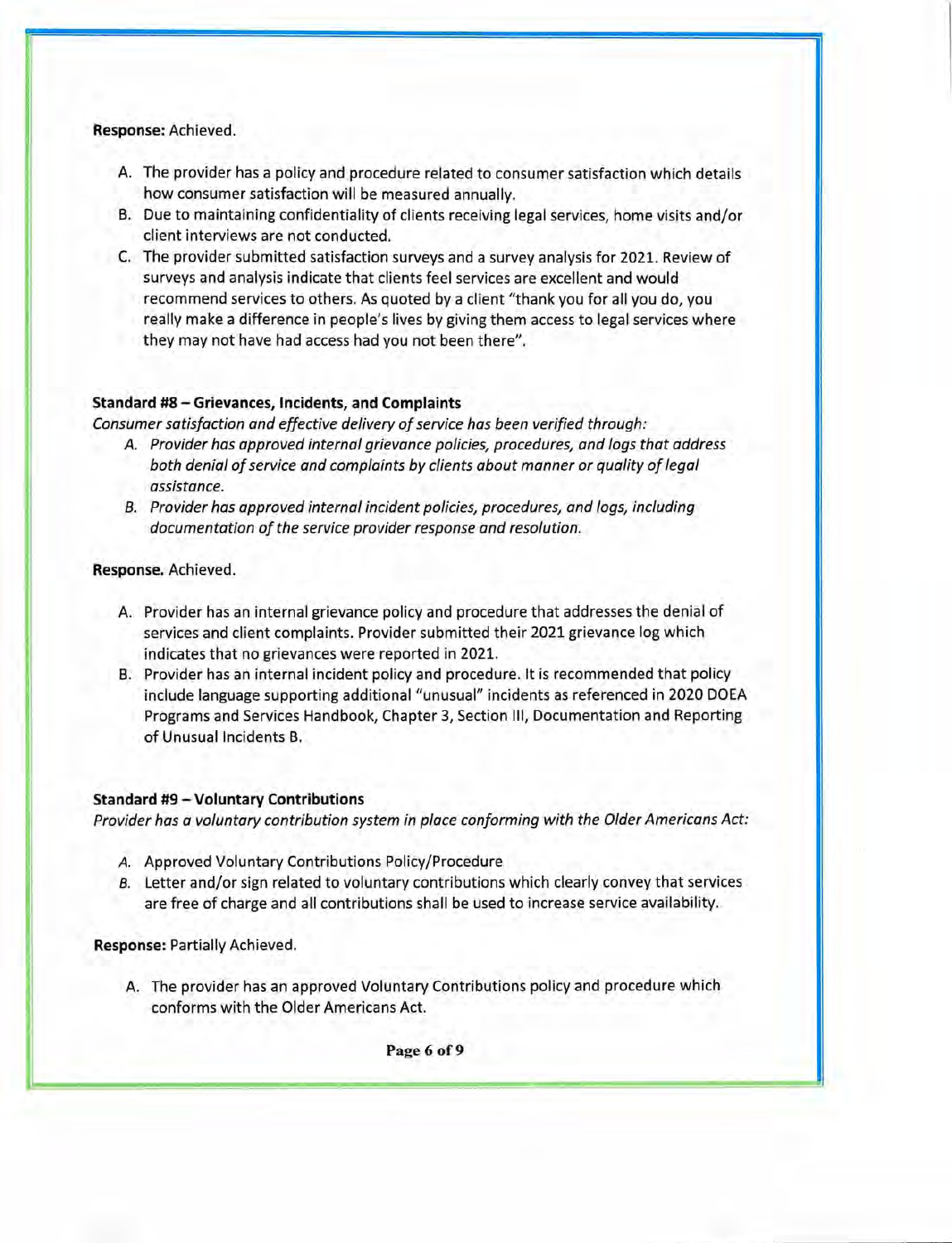B. The letter submitted by the provider did not clearly convey that services are free of charge and all contributions shall be used to increase service availability. It is recommended that the provider revise letter or provide indication that there is a sign conveying this information.

# **Standard #10** — **Regulatory Compliance**

OAA Provider is in Regulatory Compliance with:

- A. OAA services reviewed are being provided in accordance with the most current DOEA Program and Services Handbook and the most current approved Service Provider Application
- B. Provider complies with all regulations pertinent to the service being provided (I.E. fire, health inspections, licensure, etc.)
- C. Provider is acting in accordance with the Florida Statute 119.071 (5) requiring any agency that collects social security numbers to provide a written explanation to the individual the reason for collection.
- D. Health Insurance Portability and Accountability Act (HIPAA) requirements including policies/procedures.
- E. Provider is in compliance with the Provider Conflict *of* Interest Program Procedure (PR 132) issued 12/2017.
- F. Provider submits their Comprehensive Emergency Management Plan/Continuity *of*  Operations Plan annually as required.

### **Response:** Achieved.

- A. The OAA services are being provided in compliance with the most current DOEA Programs and Services Handbook and the most current approved Service Provider Application.
- B. The provider is compliant with all regulations pertinent to the service provided. Gulfcoast attorney information was reviewed on the Florida Bar website (https://www.floridabar.org/) and indicates that all seven (7) attorneys are in good standing and eligible to practice law.
- C. The provider complies with F.S. 119.071(5) that requires a written explanation to the individual for collections of social security numbers. Provider submitted written explanation which is also translated in Spanish.
- D. The provider submitted a HIPAA release form that is given to their clients. It is recommended that the provider complete a HIPAA policy which includes client confidentiality procedures indicated in their 2022 Continuing application.
- E. The provider submitted a Conflict-of-Interest Policy and is in compliance with PR 132.
- F. The CEMP/COOP has been submitted for FY 2022 and provided to the AAAPP Director of Planning/Emergency Coordinating Officer as required.

**Page** 7 **of 9**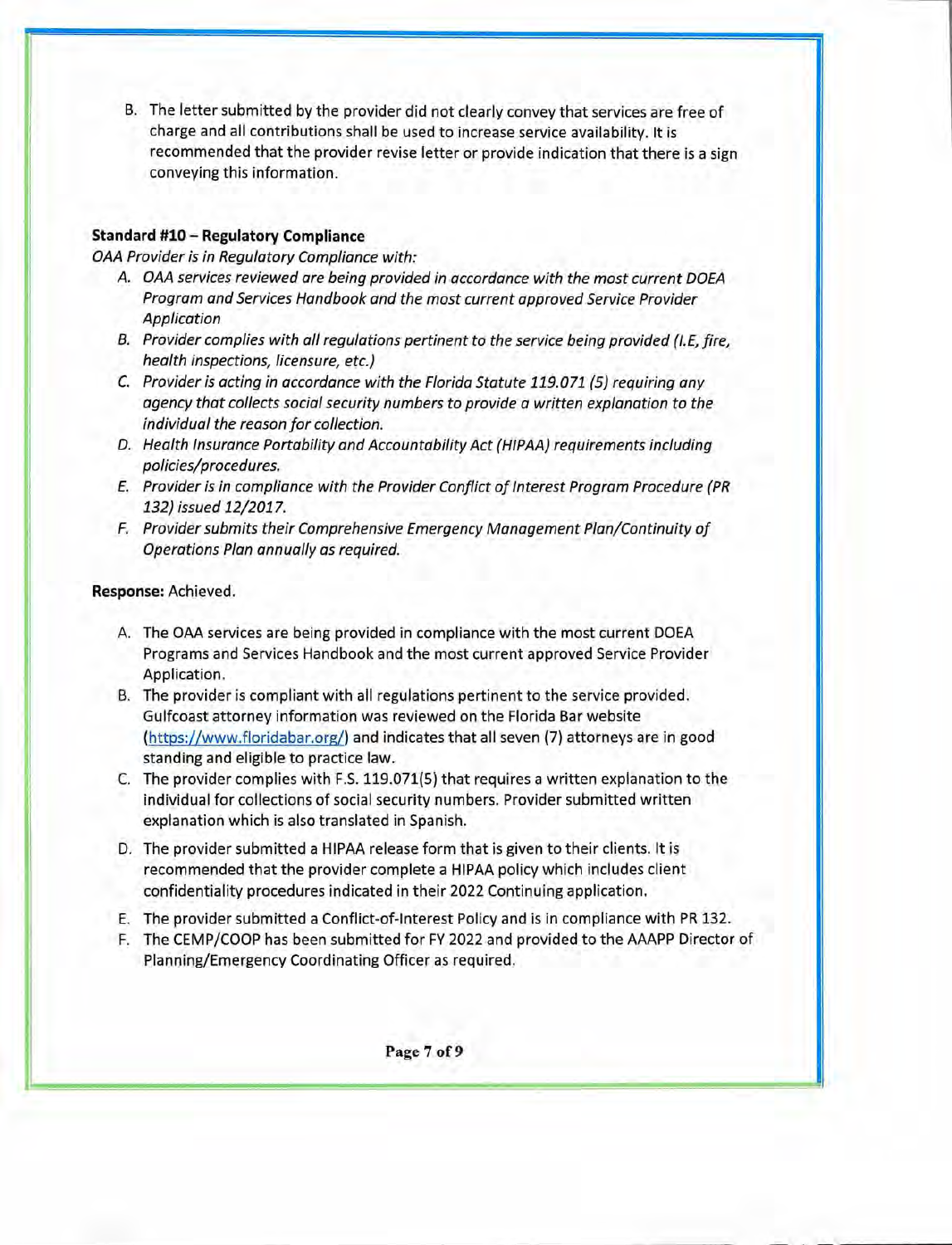### **Standard #11 — Involvement with the ADRC**

Provider is involved with the Aging and Disability Resource Center (ADRC) and abides by the nowrong-door system:

- A. Maintains partnership with the ADRC, state, and community agencies to ensure that regardless of which agency people contact for help, they can access information about the options available across all the agencies and in their communities.
- B. Services not arranged through agency contracts should be obtained through referrals to other community resources (i.e., ADRC, volunteer agencies, informal networks and/or proprietary agencies that charge fees).

#### **Response:** Achieved.

- A. The provider continues to maintain a positive partnership with the ADRC and other community partner agencies to ensure referrals receive the assistance they need. If the provider receives a referral from someone in need of additional services, a referral is then made and sent to the ADRC.
- B. The provider ensures referrals are made to other community resources such as United Way/211, local service providers, and the ADRC Help Line.

#### **Standard #12** — **Subcontractors**

Provider shall monitor, at least once per year, each of its subcontractors that are paid from OAA/LSP funds as required by the Standard Contract and will:

- A. Submit a copy of the programmatic monitoring record to the AAAPP upon completion to ensure contractual compliance.
- B. Submit a copy of all subcontracts to the AAAPP within thirty (30) days of execution of each subcontract agreement.

**Response:** N/A. Subcontractors are not utilized.

#### **Standard #13** — **Volunteers**

Provider has policies/procedures governing the utilization of volunteers and submits the Department of ElderAffairs Volunteer Activity Report annually as required.

**Response:** Achieved.

The provider submitted policy and procedure which outlines the utilization of volunteers. 2021 DOEA Volunteer Activity Report was submitted annually to DOEA as required.

**Page 8 of 9**